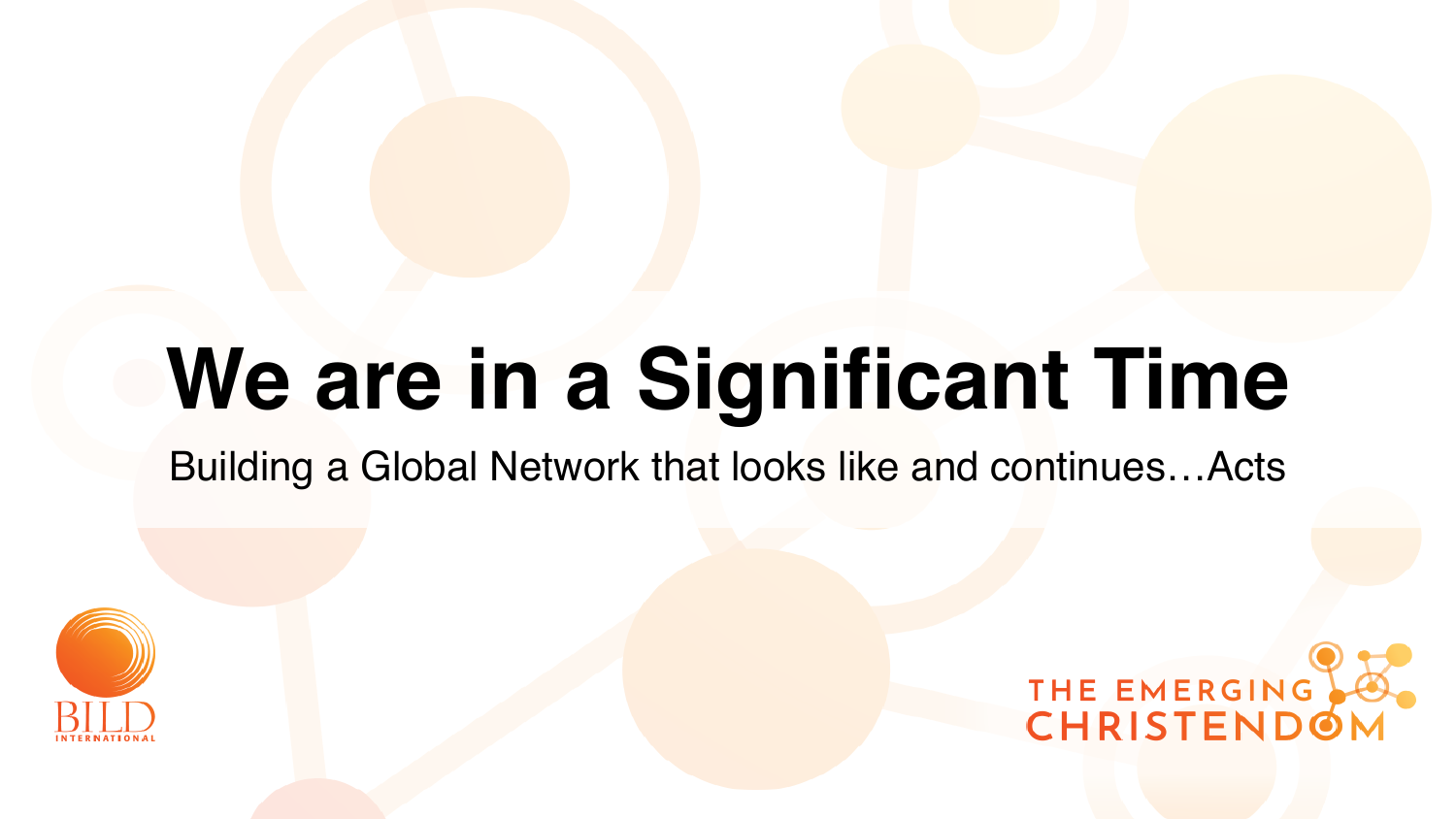

50 years of marriage? 50 Years of faithful church-based global work!

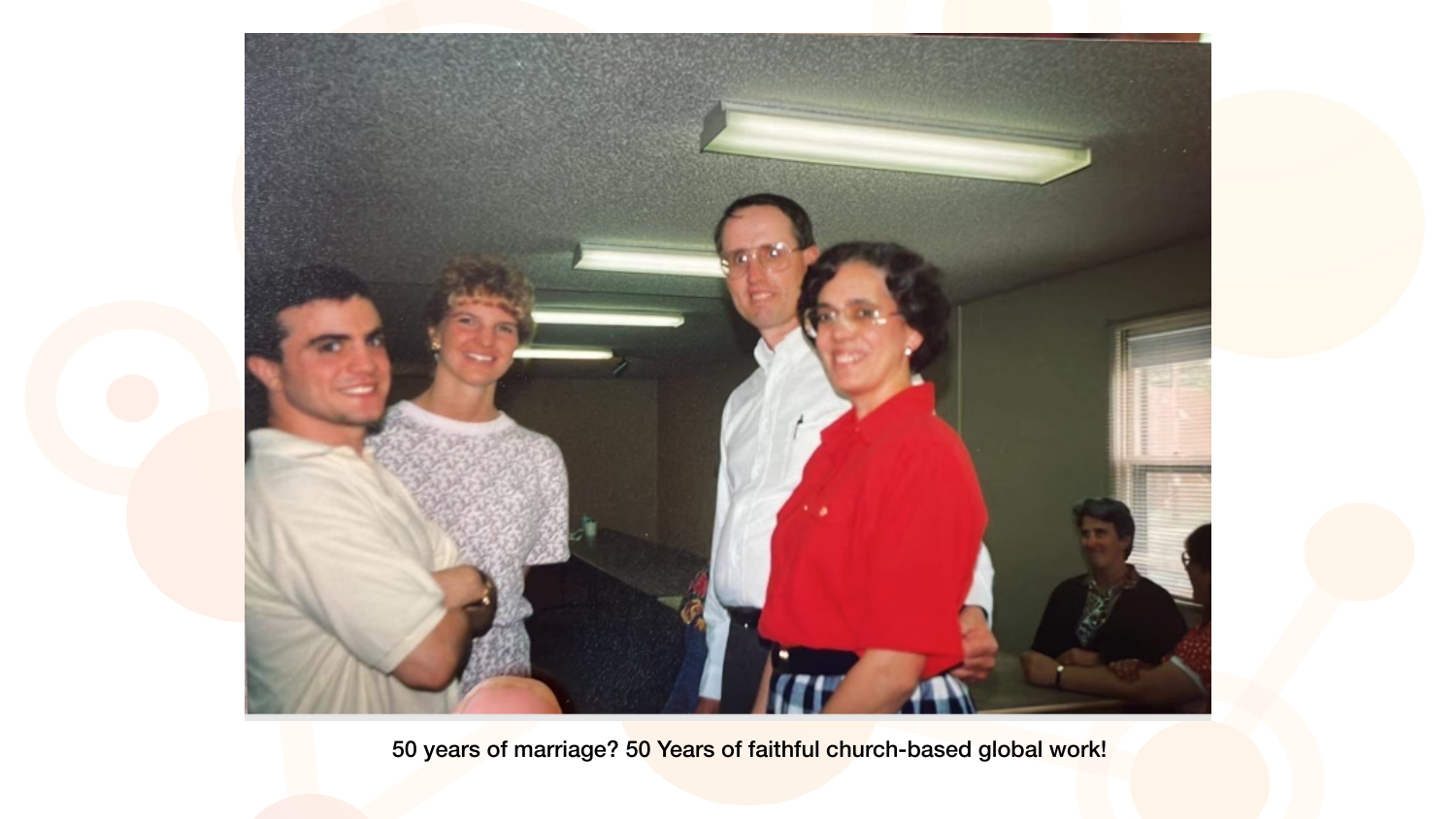### **Following the Patterns from Acts for Resources:**

- 1. Team was Self-Enterprising **like Paul**
- 2. Benefactors gave time, finances, talents **like Phoebe**
- 3. Churches Partnered **like Philippi**
- 4. Special Collections - **like Jerusalem gift**



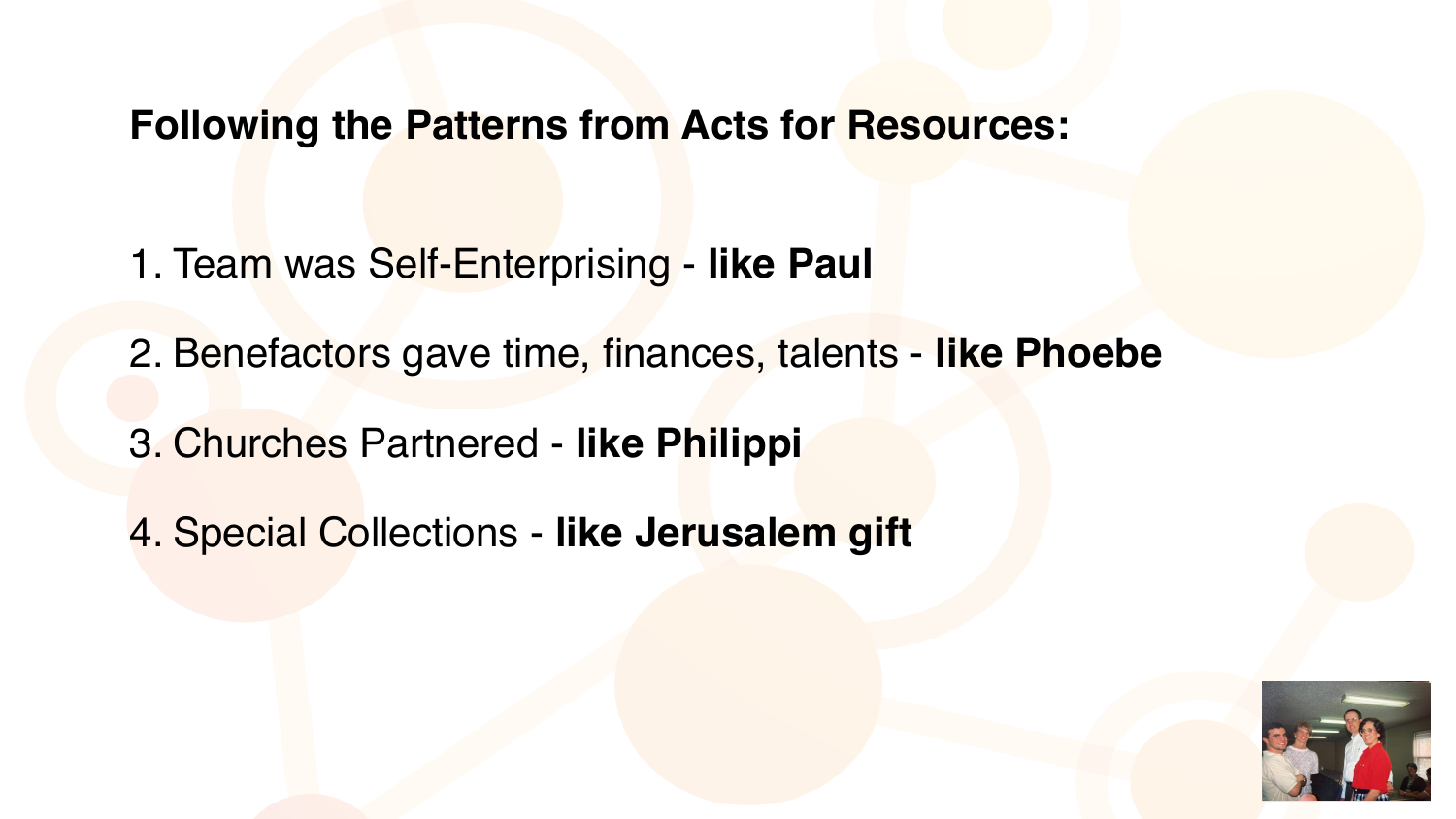### **Following the Patterns from Acts for Resources:**

### 1. Team was Self-Enterprising - **like Paul**

2. Benefactors gave time, finances, talents - **like Phoebe**

## 3. Churches Partnered - **like Philippi**  4. Special Collections - like Jerusalem **gift**



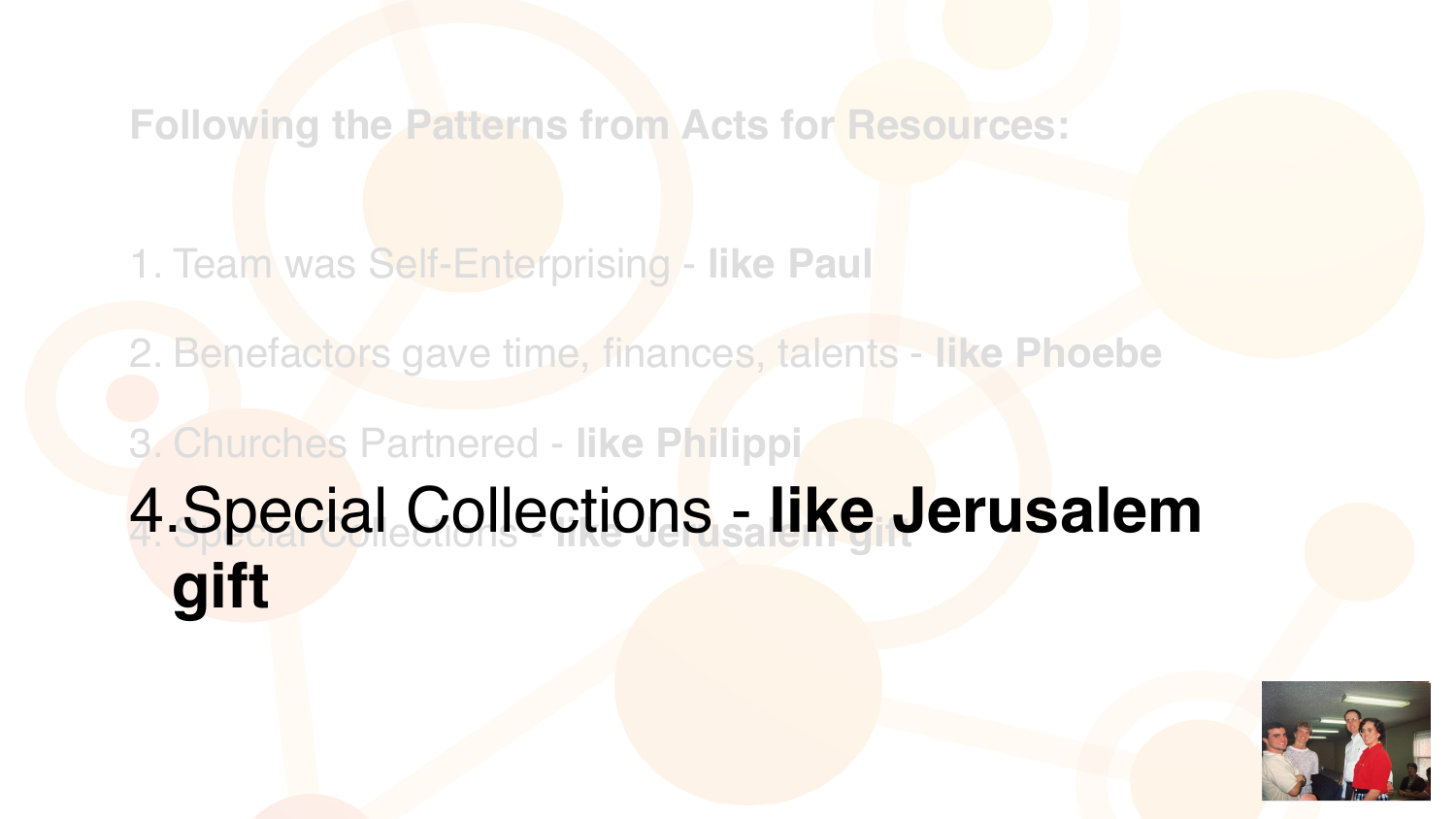### **Church Based vs. ParaChurch - Leadership**

- Significant pressure from our Institutional Benefactors on our Leadership structure
	- They see BILD is going to global scale, pressuring us to "give it to professionals and corporate board" - if we do that, they will fund everything that we need

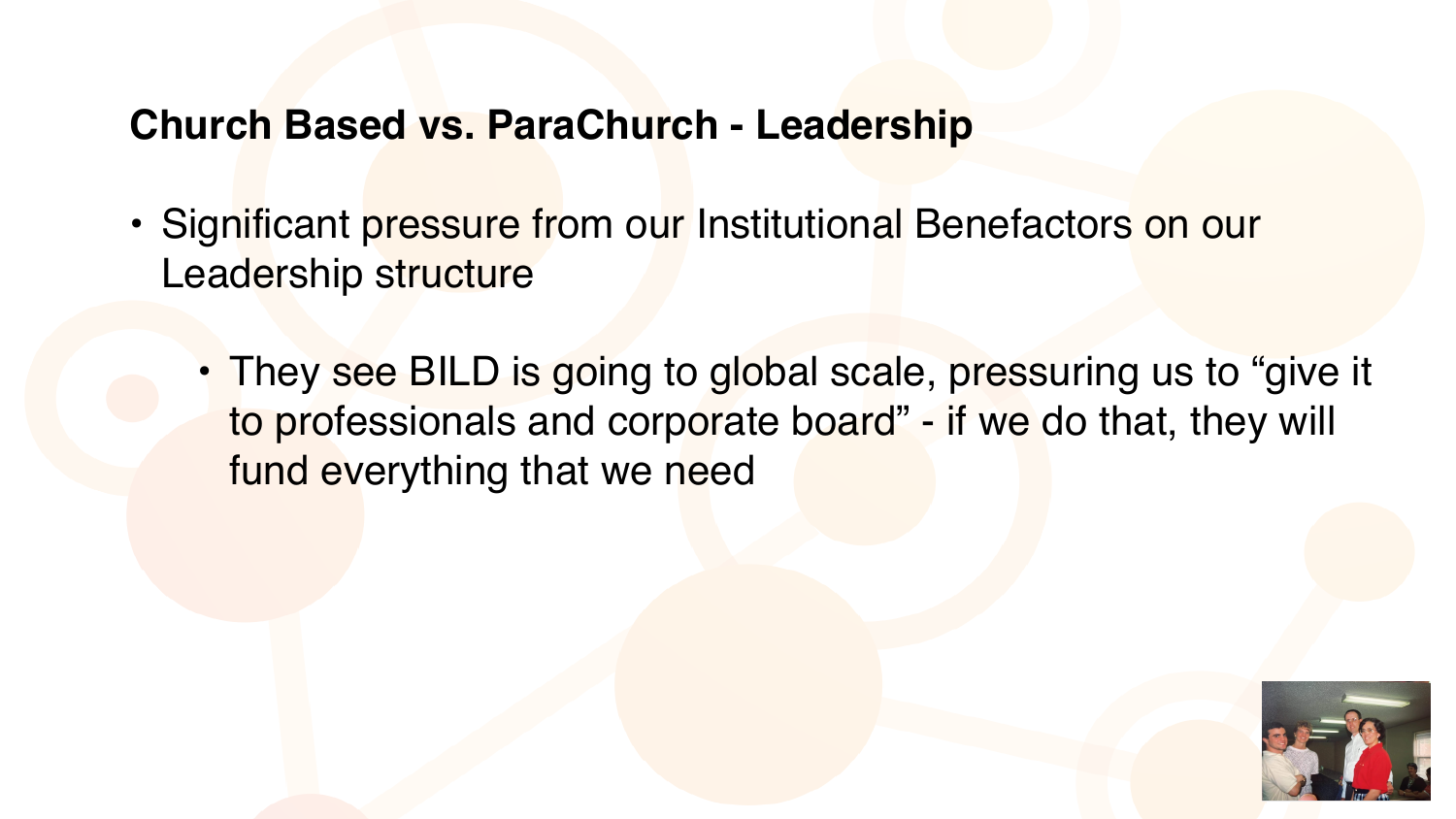#### **Implications of Para-Church Structures**

- 1. No elders/apostolic leaders as part of team **vs** a board of professional business leaders
- 2. No local church involvement **vs** a para-church staff
- 3. No 2nd Generation from the church **vs** staff positions
- 4. No Paul/apostolic types **vs** only CEO position
- 5. Corporate Board could replace the CEO with another church leader for BILD
- 6. If Paul hangs around during the empowerment of the Generation 2.0, then Paul is a "Founders Problem".



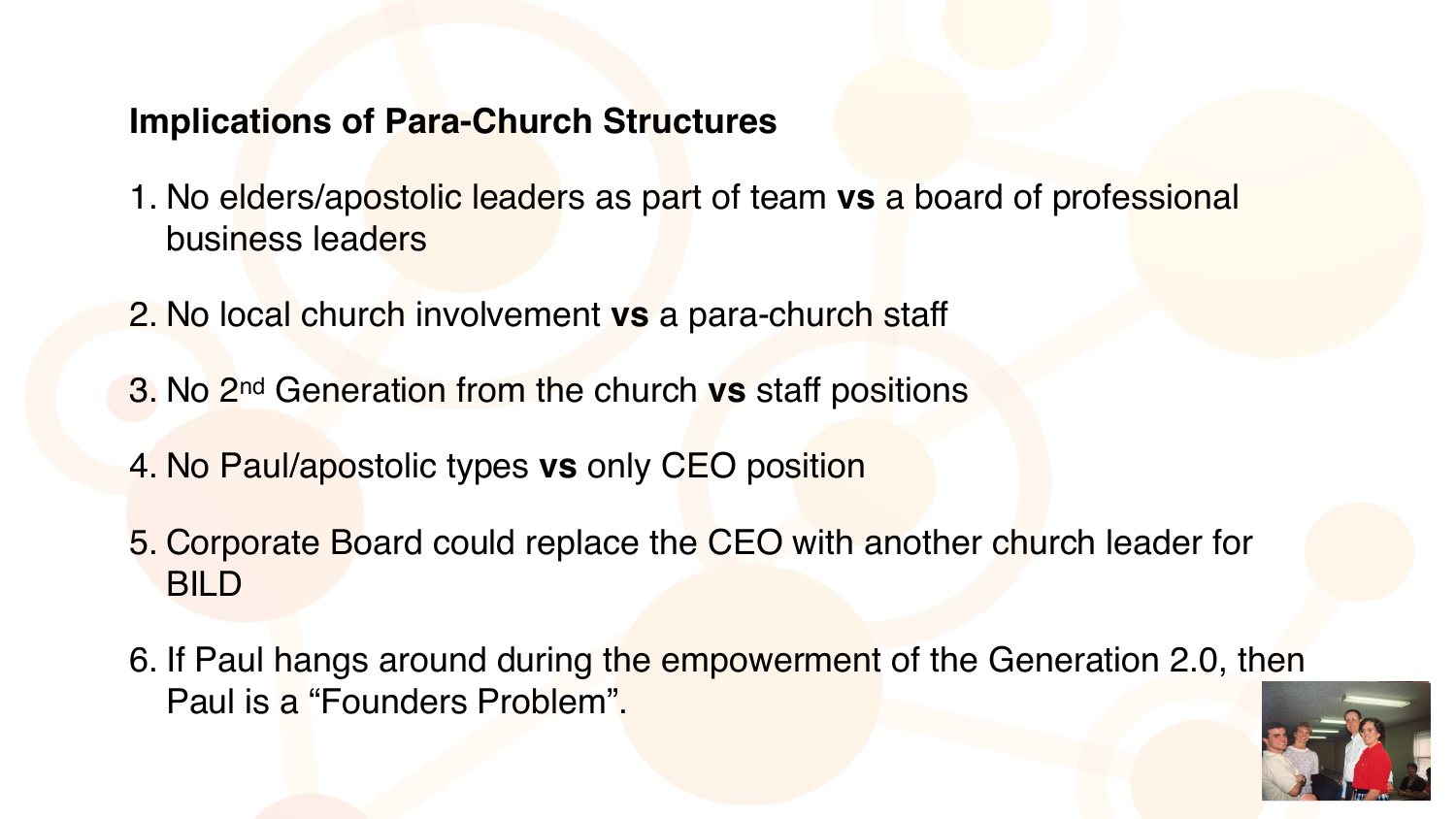### **We are in a Significant Time**

- By not following their advice, pressure they will not provide funding
- **• We must be faithful to building like Acts!**



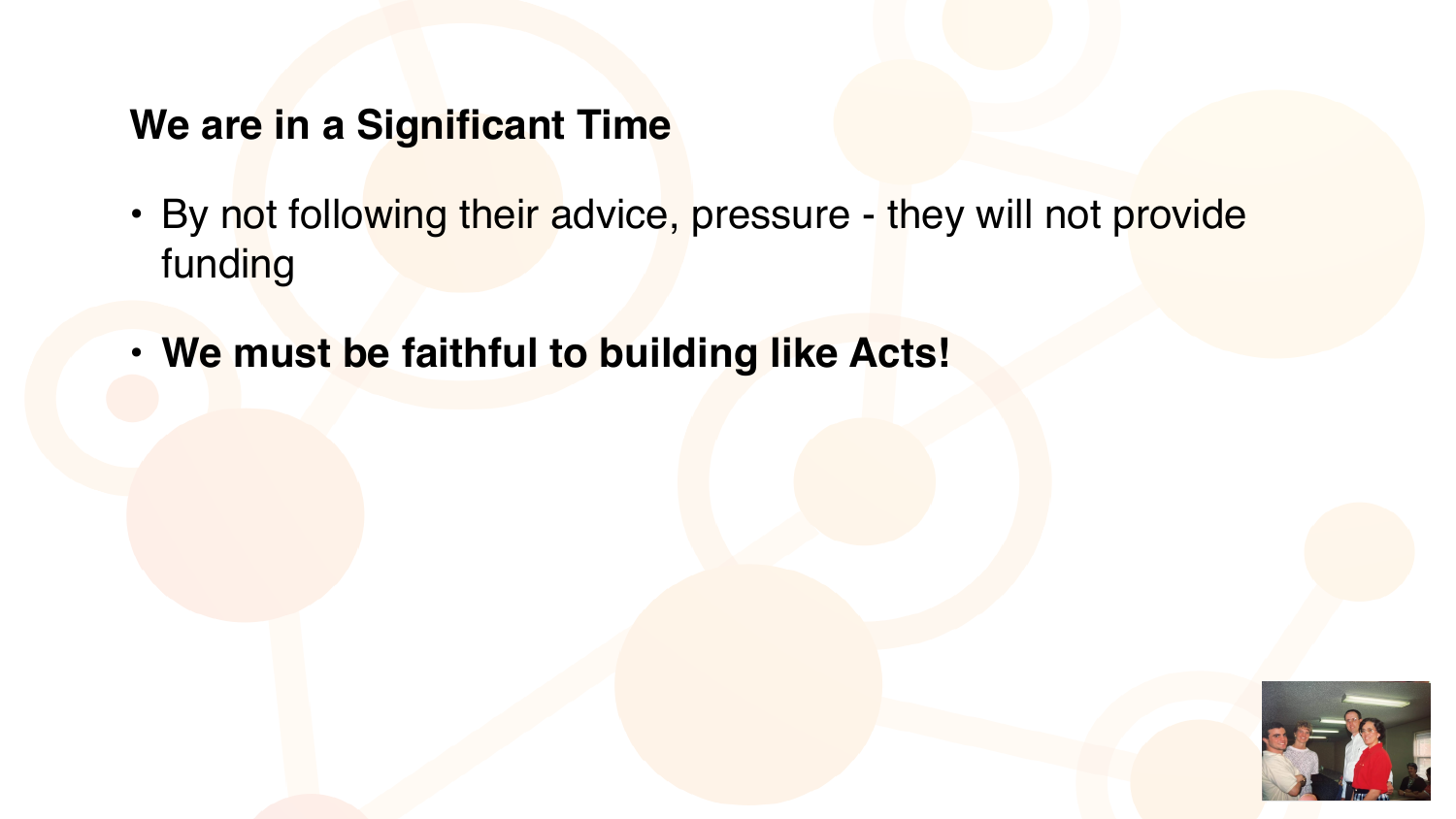### **We are in a Significant Time**

- By not following their advice, pressure they will not provide funding
- **before us)!!**

### **• We must be faithful to building like Acts (and the 50 years**



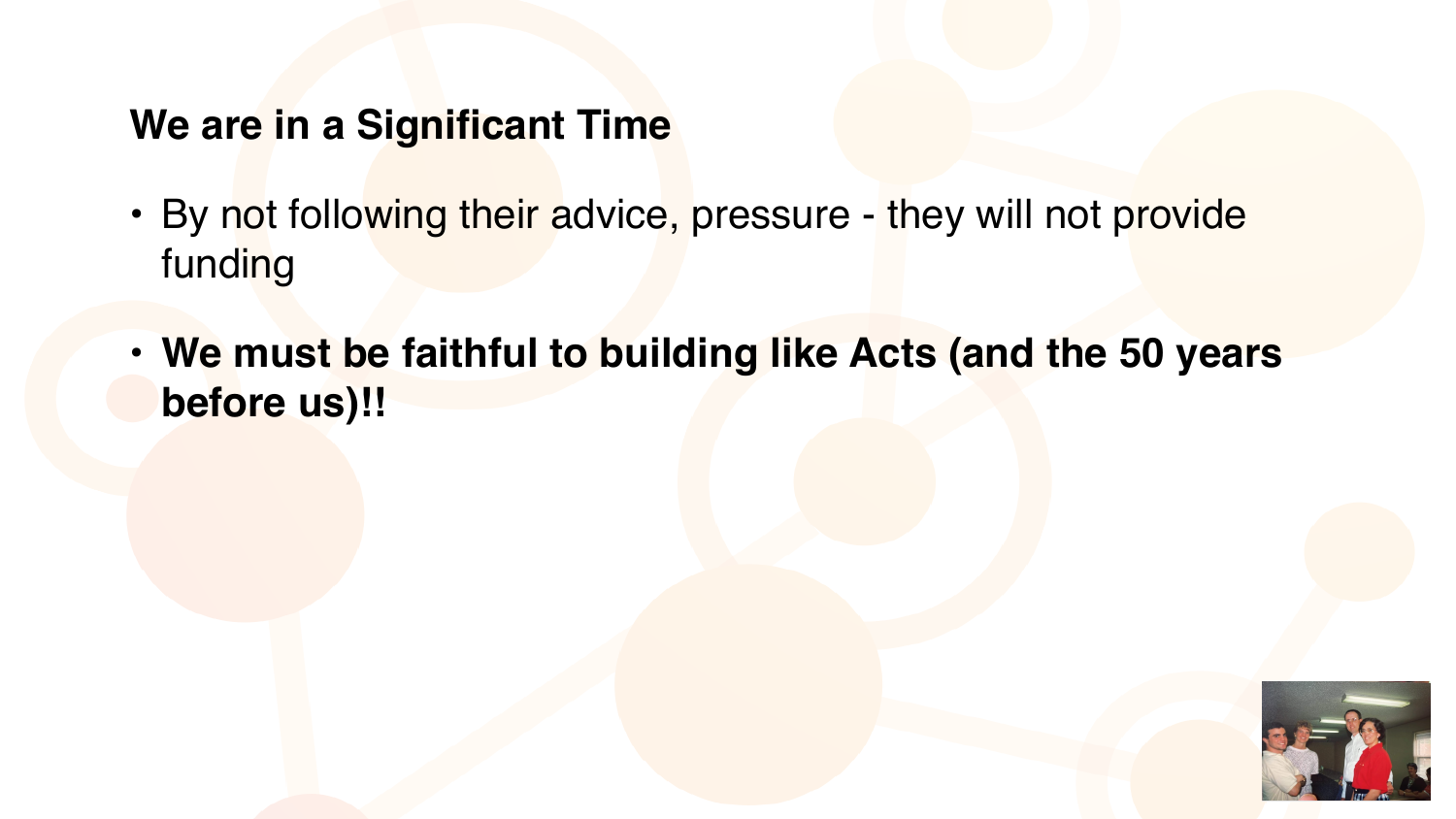#### **We need a special collection**

- 
- The time demands excel more collection of \$400,000
- Very significant, yet a "achievable number"
- so must all us as part of the church family

• We have been tremendously faithful this year in the church and BILD combined finances - better than any year in our history

• BILD teammates, families are currently making great sacrifices,



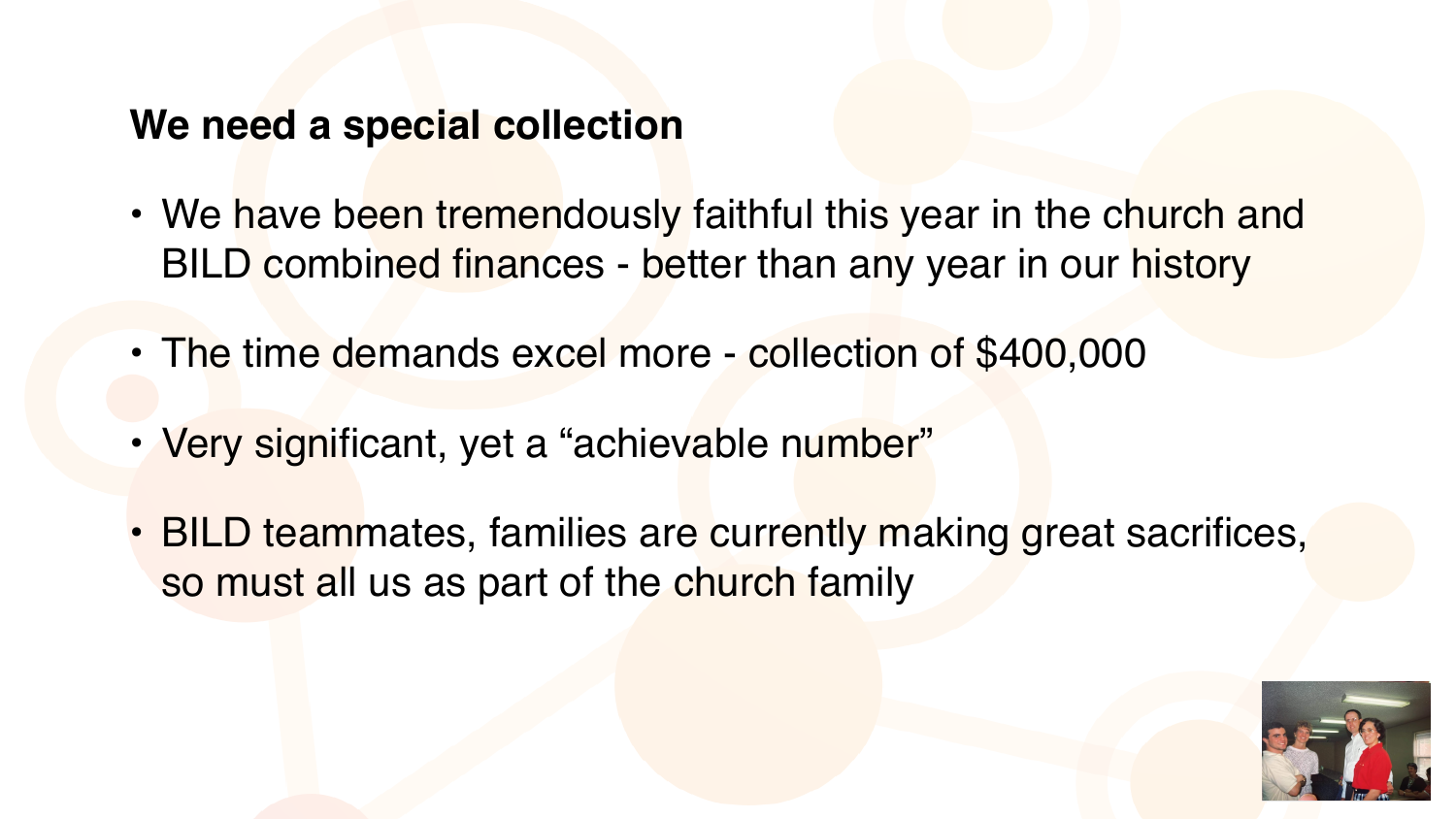#### **Collections For BILD Work**





|                           |                | <b>Total</b> |
|---------------------------|----------------|--------------|
| 2 Families/People         | \$50,000       | \$100,000    |
| <b>4 Families/People</b>  | \$25,000       | \$100,000    |
| <b>8 Families/People</b>  | \$10,000       | \$80,000     |
| <b>25 Families/People</b> | \$5,000        | \$125,000    |
| <b>25 Families/People</b> | \$1,000        | \$25,000     |
| <b>25 Families/People</b> | \$500 or Other | \$12,500     |
|                           |                | \$442,500    |